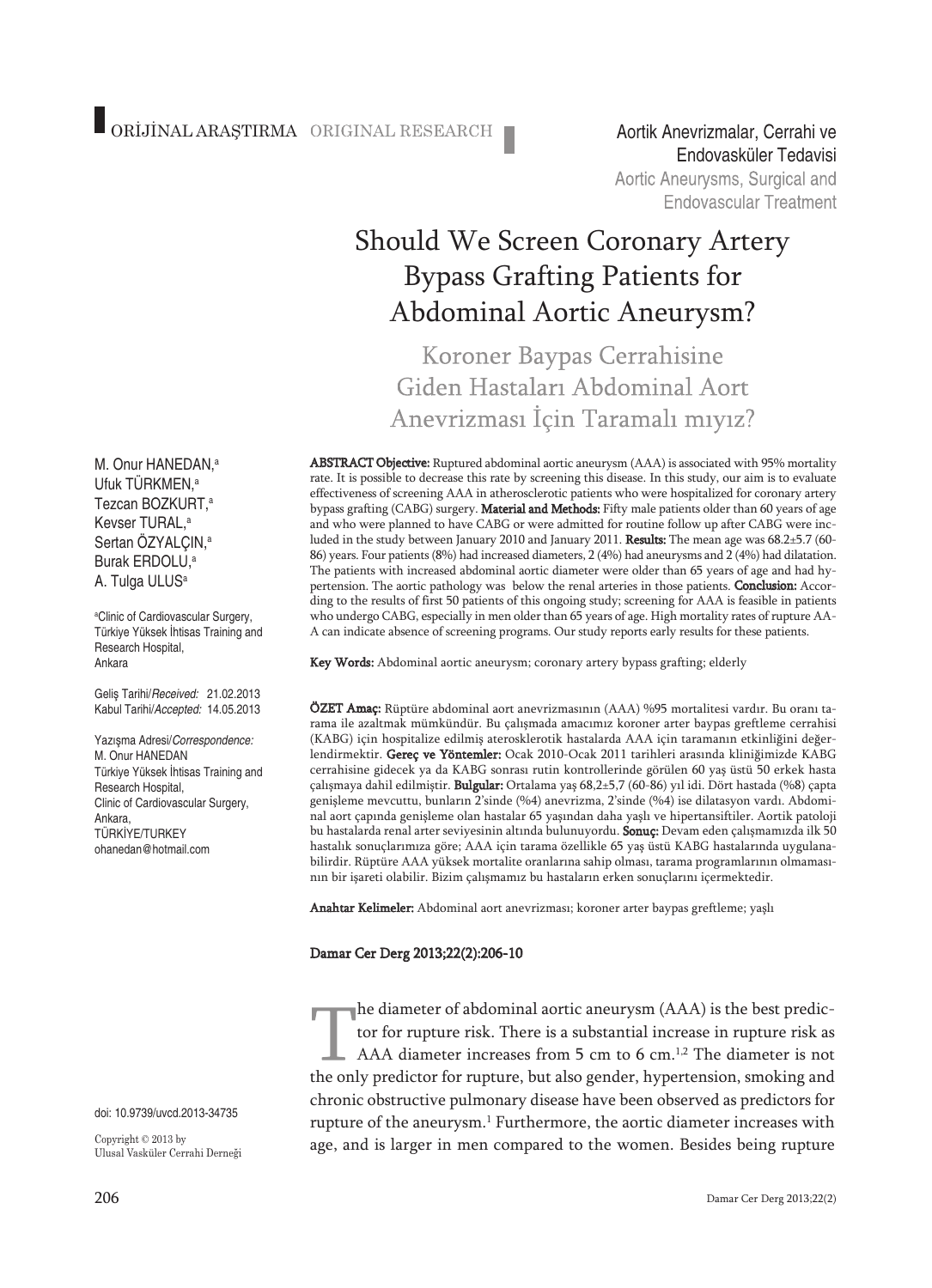predictors, family history of AAA and coronary artery disease are also risk factors for development of AAA. <sup>3</sup> Female gender, African ethnic origin, and diabetes mellitus all have a protective effect, probably via a genetic mechanism. 3

According to best available current evidence, 5.5 cm diameter appears to be an appropriate threshold for AAA repair. However, subsets of younger low-risk patients, with long projected life-expectancy, may prefer early repair. <sup>1</sup> Several international guidelines recommend screening of AAA by ultrasound in the high-risk population. <sup>4</sup> Ultrasonography (US) of the abdominal aorta is a safe and a technically simple method to identify AAAs. Ultrasonography is a valid diagnostic technique with a sensitivity and specificity of 98%. <sup>5</sup> High mortality rates from rupture AAA can indicate absence of screening programs. 3

In this study, our aim is to evaluate effectiveness of screening AAA in atherosclerotic patients who were hospitalized for CABG, and to diagnose and treat aneurysm in an earlier period.

### MATERIAL AND METHODS

#### PATIENTS

Fifty male patients older than 60 years aft age who had undergone coronary artery bypass grafting (CABG) surgery or were admitted for routine controls after CABG were randomized between January 2010 and Januray 2011. All patients were prospectively evaluated in this study. Abdominal aortic Doppler US was performed to all patients before CABG. Doppler US was performed with Logiq 7 (GE Healthcare Tokyo, Japan) 4 Mhz convex probe by the same radiologist. Abdominal aorta was measured in three levels; diaphragmatic, superior mesenteric artery (SMA), iliac bifurcation levels using coronary and sagittal planes.The evaluation was performed from the adventitia to adventitia of the aortic tissues.

#### MODEL AND FOLLOW UP

Patients were grouped according to abdominal aortic diameters. Patients who had less than 3 cm diameter of abdominal aorta were not followed up, 3-4.5 cm diameters followed up every year and 4.6- 5.4 cm diameters followed up every 6 months. Patients who had larger than 5.5 cm abdominal aortic measurement underwent to surgical repair or endovascular grafting after CABG.

#### STATISTICAL ANALYSIS

Statistical analyses were performed with SPSS 17.0 software (SPSS Chicago, Illinois). Continuous variables were expressed as median (25-75%); categorical variables were defined as percentages. Mann Whitney U test was used to determine differences between continuous variables. The categorical variables were compared with Chi-Square test. All p values less than 0.05 were considered as statistically significant.

## **RESULTS**

Fifty patients were evaluated and demographic data of these patients is given in Table 1. All patients were males and their median age was 67 (60-86) years. Four patients (%8) had increased diameters, 2 (%4 had aneurysms and 2 (%4) had dilatation. Twelve (24%) patients had the family history for atherosclerotic disease.

Due to the abnormal abdominal aortic diameters, we divided patients into subgroups; all of them were older than 65 years aft age and had arterial hypertension (HT). Abnormal aortic segment was in the infra-renal segment of the descending aorta in all patients. Demographic data of these 4 patients are summarized in Table 2.

There were no significant differences between the mean ages, ejection fraction (EF) of the subgroup (group 1) and the cohort (group 2). In addition, there were no significant differences in risk parameters between two groups such as diabetes mellitus (DM), HT, chronic renal failure and smoking. Only family history for atherosclerotic disease was significantly different between the two groups (p=0.038) (Table 3).

Three patients (75%) of the subgroup were smoking while 58.7% of the cohort were smoking (p=0.641). Only 1 patient (25%) had DM while 28.3% of the patients had DM in the cohort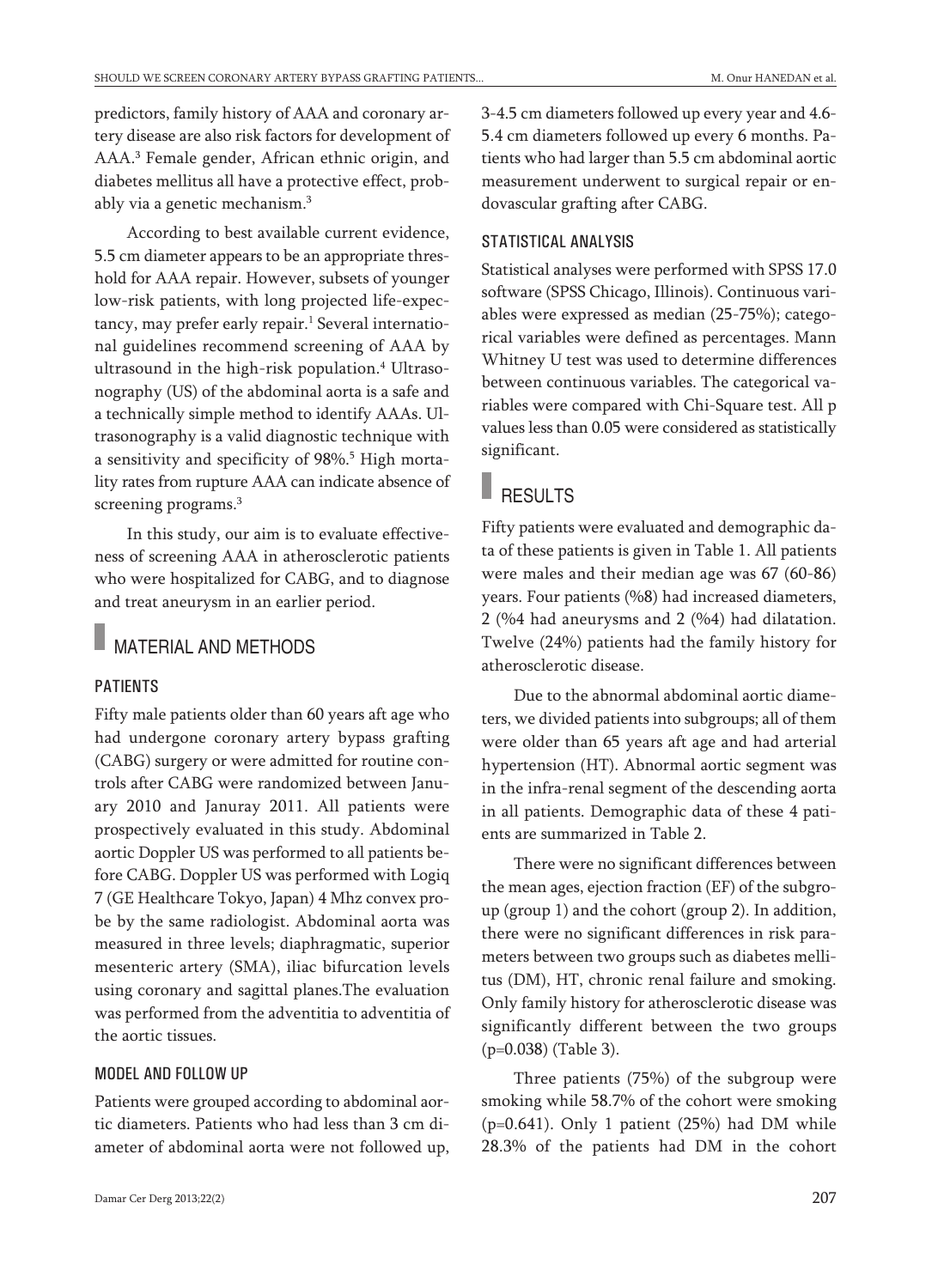| <b>TABLE 1:</b> Demographic data of patients in<br>abdominal aortic aneurysm screening program. |                 |  |  |  |  |  |
|-------------------------------------------------------------------------------------------------|-----------------|--|--|--|--|--|
| <b>Variables</b>                                                                                | Median (%25-75) |  |  |  |  |  |
| Age                                                                                             | 67              |  |  |  |  |  |
| LDL (mg/dL)                                                                                     | 104.5           |  |  |  |  |  |
| Abdominal aortic diameters (mm)                                                                 |                 |  |  |  |  |  |
| Diaphragmatic                                                                                   | 21              |  |  |  |  |  |
| <b>SMA</b>                                                                                      | 18              |  |  |  |  |  |
| Iliac bifurcation                                                                               | 15              |  |  |  |  |  |
|                                                                                                 | $n$ (%)         |  |  |  |  |  |
| <b>DM</b>                                                                                       | 14 (28%)        |  |  |  |  |  |
| НT                                                                                              | 28 (56%)        |  |  |  |  |  |
| <b>CRF</b>                                                                                      | 2(4%)           |  |  |  |  |  |
| EF $(\% )$                                                                                      | $52.5+9.8$      |  |  |  |  |  |
| Smoking                                                                                         | 30 (60%)        |  |  |  |  |  |
| Family history for atherosclerotic disease                                                      | 12 (24%)        |  |  |  |  |  |
| Aortic dilatation                                                                               | 2(4%)           |  |  |  |  |  |
| Aortic aneurysm                                                                                 | 2(4%)           |  |  |  |  |  |

DM: Diabetes mellitus; HT: Hypertension; CRF: Chronic renal failure; LDL: Low density lipoprotein; EF: Ejection fraction; SMA: Superior mesenteric artery.

(p=1.000). All patients had HT in the subgroup however 52.2% had HT in the cohort (p=0.121). The mean age was  $73.3\pm9.5$  in Group 1 and  $67.7\pm5.2$  in Group 2 (p=0.213).

### **DISCUSSION**

Abdominal aortic aneurysm (AAA) can be defined as the increase of diameter at least 50% greater than normal caused by the arterial wall pathologies. 6 More than 80% of all AAAs are clinically asymptomatic and are discovered incidentally or during an ultrasound examination. The incidence of AAA is 4-8% in men and 1.5% in women over 60 years of age. <sup>7</sup> Furthermore, AAA incidence is predicted to rise in parallel to an increase in globally aging po-

pulation. <sup>8</sup> Vessel dilatation is often progressive and lack of effective non surgical therapy. Therefore, AAA expansion should be monitorized frequently.<sup>9</sup> The overall mortality rate of AAA rupture can be as high as 80-90%.<sup>10</sup> In the developing countries, 1-3% of the deaths of males between 65 and 80 years of age are due to ruptured AAAs. <sup>11</sup> Recently, mortality rates of elective open AAA surgery have decreased to less than 5% and surgical repair seems to be a complete curative therapy. 1

In the absence of routine screening, diagnosis is often incidental during USG or other diagnostic examinations performed for other health complaints. 12,13 AAA is usually progressive, and is often accompanied by the formation of a laminated, non-occlusive, intraluminal thrombus. At the cellular level, histological examination demonstrates that pathophysiological processes in AAA involve all layers of the aortic wall including the aortic media, contrasting to those observed for occlusive atherosclerosis. <sup>14</sup> To describe the natural history of AAA; there are many published evidence or literature. AAA of 4.0-5.5 cm in diameter have a rupture rate of 0.7-1.0% per year and for AAA <4.0 cm, this rate is even lower. Women appear to have a higher rupture rate than men for small AA-A. Median enlargement rate of AAA with 4.0-5.5 cm diameter is about 0.3 cm per year. Enlargement rate is related to AAA diameter. Enlargement rate of AAA has risen up to 3.0-4.0 cm. Rupture rates of AAA > 5.5 cm in fit individuals are unknown and unlikely to be known in the future. However, for unfit individuals with AAA >5.5 cm, the rupture rate is high, starting at about 10% per year and increasing by several fold in the largest AAA. 15

| TABLE 2: Demographic data of patients who were captured in abdominal aortic aneurysm screening program. |           |    |    |                          |                |                      |            |                   |
|---------------------------------------------------------------------------------------------------------|-----------|----|----|--------------------------|----------------|----------------------|------------|-------------------|
|                                                                                                         | Age (yrs) | DM | HT | <b>CRF</b>               | <b>Smoking</b> | <b>Diaphragmatic</b> | <b>SMA</b> | Iliac bifurcation |
| Patient 1                                                                                               | 67        |    |    |                          |                | 25                   | 16         | 33                |
| Patient 2                                                                                               | 86        |    |    | $\overline{\phantom{a}}$ |                | 22                   | 47         | 50                |
| Patient 3                                                                                               | 75        |    |    | $\sim$                   |                | 25                   | 30         | 66                |
| Patient 4                                                                                               | 65        |    |    |                          |                | 25                   | 23         | 63                |

DM: Diabetes mellitus; HT: Hypertension; CRF: Chronic renal failure; SMA: Superior mesenteric artery.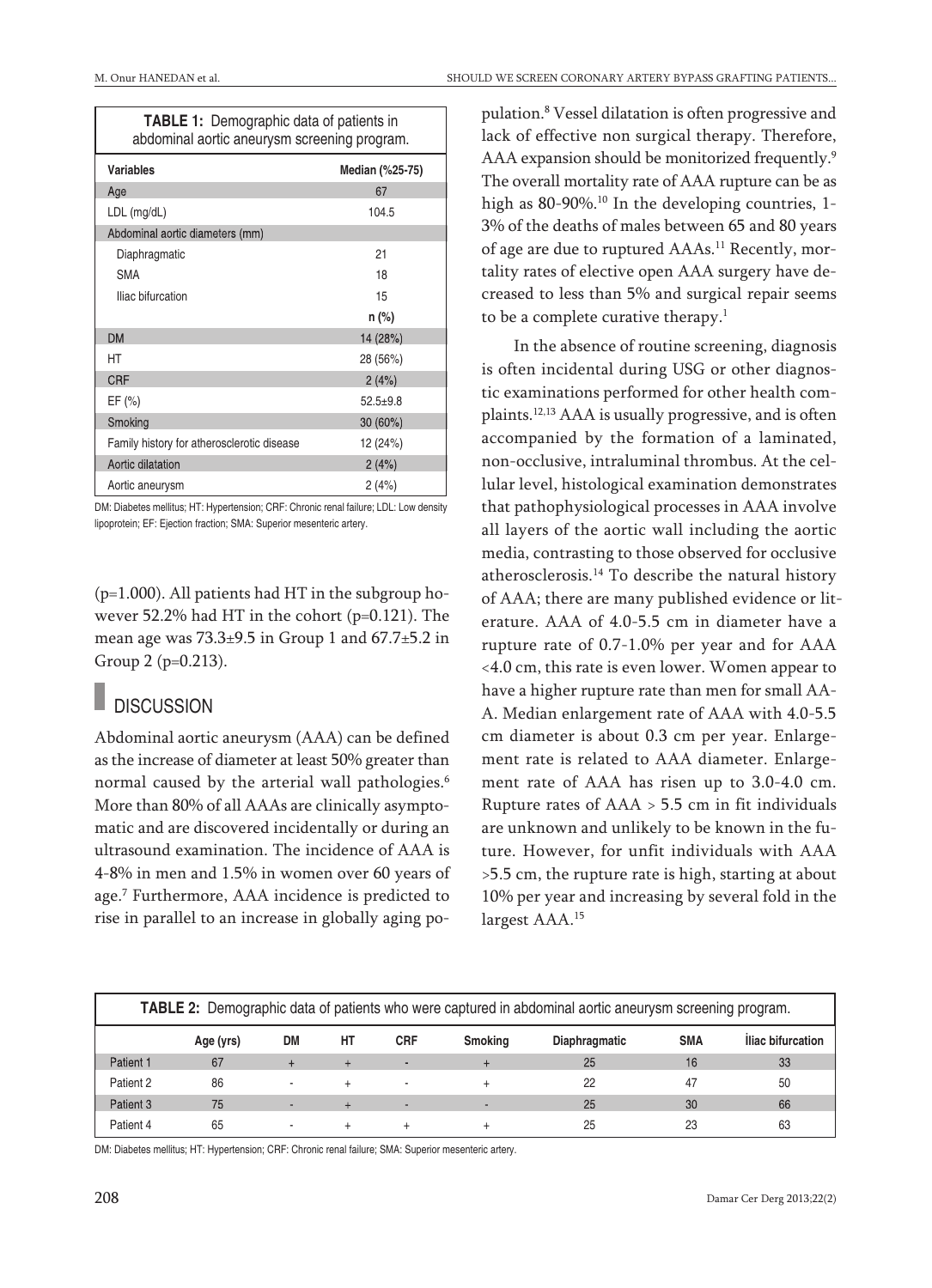| <b>TABLE 3:</b> The comparison of patients who had increased aortic diameter and who did not. |                |                 |         |  |  |  |
|-----------------------------------------------------------------------------------------------|----------------|-----------------|---------|--|--|--|
| <b>Variables</b>                                                                              | Group-1 (n: 4) | Group-2 (n: 46) | p value |  |  |  |
| Age                                                                                           | $73.3 \pm 9.5$ | $67.7 \pm 5.2$  | 0.213   |  |  |  |
| EF                                                                                            | $52+5.4$       | $51.5 \pm 10.1$ | 0.717   |  |  |  |
| <b>DM</b>                                                                                     | 1(25%)         | 13 (28.3%)      | 1.000   |  |  |  |
| HT                                                                                            | $4(100\%)$     | 24 (52.2%)      | 0.121   |  |  |  |
| <b>CRF</b>                                                                                    | 1(25%)         | 1(2.2%)         | 0.155   |  |  |  |
| Smoking                                                                                       | 3(75%)         | 27 (58.7%)      | 0.641   |  |  |  |
| Family history for atherosclerotic disease                                                    | 3(75%)         | $9(19.6\%)$     | 0.038   |  |  |  |

EF: Ejection fraction; DM: Diabetes mellitus; HT: Hypertension; CRF: Chronic renal failure.

As mentioned before, most of the AAA are asymptomatic. "The UK Small Aneurysm Trial" in the UK and the similar ADAM study in the USA are randomized approximately 1000 cases with 4.0- 5.5 cm AAAs to operation or watchful waiting. After five years, no differences were noticed with respect to AAA-specific mortality. 16,17 Eventually, 5.5 cm diameter and rapid progression were accepted as surgical indications for asymptomatic patients by most surgeons. Symptomatic AAAs without rupture were usually operated on as soon as possible because of the very high risk of early rupture. In elective operations, mortality rate is about 1-5% but in emergency operations mortality rate can rise to 40-60%. 18

US screening of abdominal aorta is a technically easy and valuable diagnostic tool which is associated with a reduction of AAA-related mortality. <sup>19</sup> When we consider the high prevalence of AAA among the elderly men, AAA should be systematically screened. A national screening program should be established in our country in order to reduce mortality related to the AAA. <sup>3</sup> The longitudinal and transverse extent of the aorta and the aneurysm, the transverse extent of the remaining perfused lumen, and the thickness and distribution of the edge of the thrombus including the branching off of the celiac trunk, the superior mesenteric artery, and the renal arteries can all be individually documented. In addition, the common iliac and the external iliac arteries can also be visualized. 19

An economic evaluation of an abdominal aortic aneurysm screening program in Italy showed that screening program can significantly reduce mortality rates associated with AAA, avoid AAA ruptures thanks to early diagnosis, and increase the life expectancy of those who had undergone screening. <sup>1</sup> Results from a similar analysis in Canada reported that a screening program produced a gain in life expectancy of 0.049 years.<sup>7</sup> Chichester trial<sup>20</sup> and the Multicentre Aneurysm Screening Study (MASS) <sup>21</sup> trial in the United Kingdom, the Viborg County study in Denmark and the Western Australia study<sup>22</sup> identified potential participants who were 65 years old or older via population registries or regional health directories; collectively, the studies included more than 125,000 participants. These trials showed that screening reduced the incidence of ruptured AAAs and AAA-related mortality.

In this study, as a result of screening men older than 60 years of age who had undergone CABG; we found that the percentage of patients who had aortic pathology was quite close to the upper limit reported in the literature. We attribute this to atherosclerotic disease and higher risk factors. In our continuing study, screening for AAA is feasible in patients who will undergo CABG, especially men older than 65 years of age.

#### Conflict of Interest

Authors declared no conflict of interest or financial support.